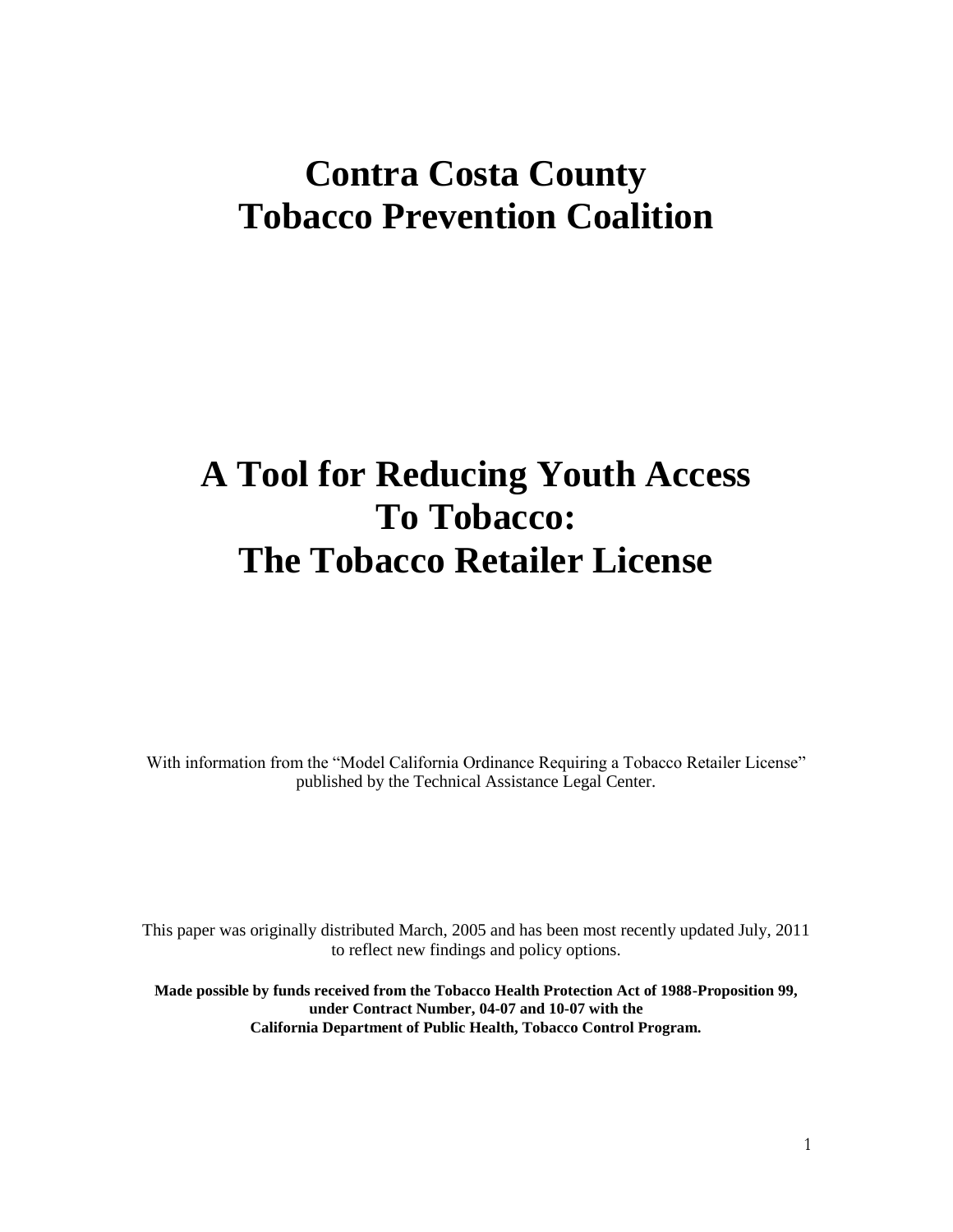#### *I. The Problem of Youth Tobacco Use*

Despite long-standing state laws prohibiting tobacco sales to minors, youth continue to obtain cigarettes and other tobacco products at alarming rates. Each day, nearly 4,000 children under 18 years of age smoke their first cigarette, and almost 1,500 children under 18 years of age begin smoking daily.<sup>1</sup>

Among middle school students who were current cigarette users in 2004, 70.6% were not asked to show proof of age when they purchased or attempted to purchase cigarettes from a store, and 66.4% were not refused purchase because of their age.<sup>2</sup> According to the California Health Department's Food and Drug Branch, the sales rate to minors in Contra Costa County overall is 20%; it is 27% in cities without a strong licensing ordinance.<sup>3</sup> In other words, stores sell tobacco to youth one in every four times they try to buy cigarettes.

The Contra Costa County Tobacco Prevention Coalition (TPC) recommends that cities adopt and enforce strong tobacco retailer licensing ordinances in order to reduce the illegal sales rate of tobacco to minors and to encourage compliance with all local, state and federal tobacco laws.

#### *II. Policy efforts in Contra Costa County*

 $\overline{a}$ 

Contra Costa policymakers, advocates, youth and government officials have been working to address the problem of youth tobacco use since the mid-1990's. In 1997, the Mayor's Conference and Board of Supervisors asked the Contra Costa County Tobacco Prevention Project to recommend an ordinance to reduce youth tobacco use. Between 1998 and 2006, the Tobacco Prevention Coalition, and three youth groups, TIGHT (Tobacco Industry Gets Hammered by Teens), ETA (Empowerment Through Action), and the County Youth Commission, spearheaded successful efforts to encourage the Board of Supervisors and 17 of Contra Costa's 19 City Councils to adopt Tobacco-Free Youth Ordinances (TFYO) and Tobacco Retailer Licensing Ordinances (TRLO) in order to reduce the demand for tobacco by minors and to decrease youth access to tobacco products.

 $<sup>1</sup>$  Department of Health and Human Services, Substance Abuse and Mental Health Services Administration,</sup> Office of Applied Studies. *Results from the 2004 National Survey on Drug Use and Health: National Findings.* 2005. Available at: [http://oas.samhsa.gov/NSDUH/2k4nsduh/2k4Results/2k4Results.pdf.](http://oas.samhsa.gov/NSDUH/2k4nsduh/2k4Results/2k4Results.pdf)

<sup>2</sup> US Department of Health and Human Services, Centers for Disease Control and Prevention. *Morbidity and Mortality Weekly Report: Tobacco Use, Access & Exposure to Tobacco Among Middle & High School Students, U.S., 2004*. 2005, 54: p. 297-301. Available at: [www.cdc.gov/mmwr/preview/mmwrhtml/mm5412a1.htm.](http://www.cdc.gov/mmwr/preview/mmwrhtml/mm5412a1.htm)

 $3$  California Department of Health Services Food and Drug Branch Compliance Checks, 2010.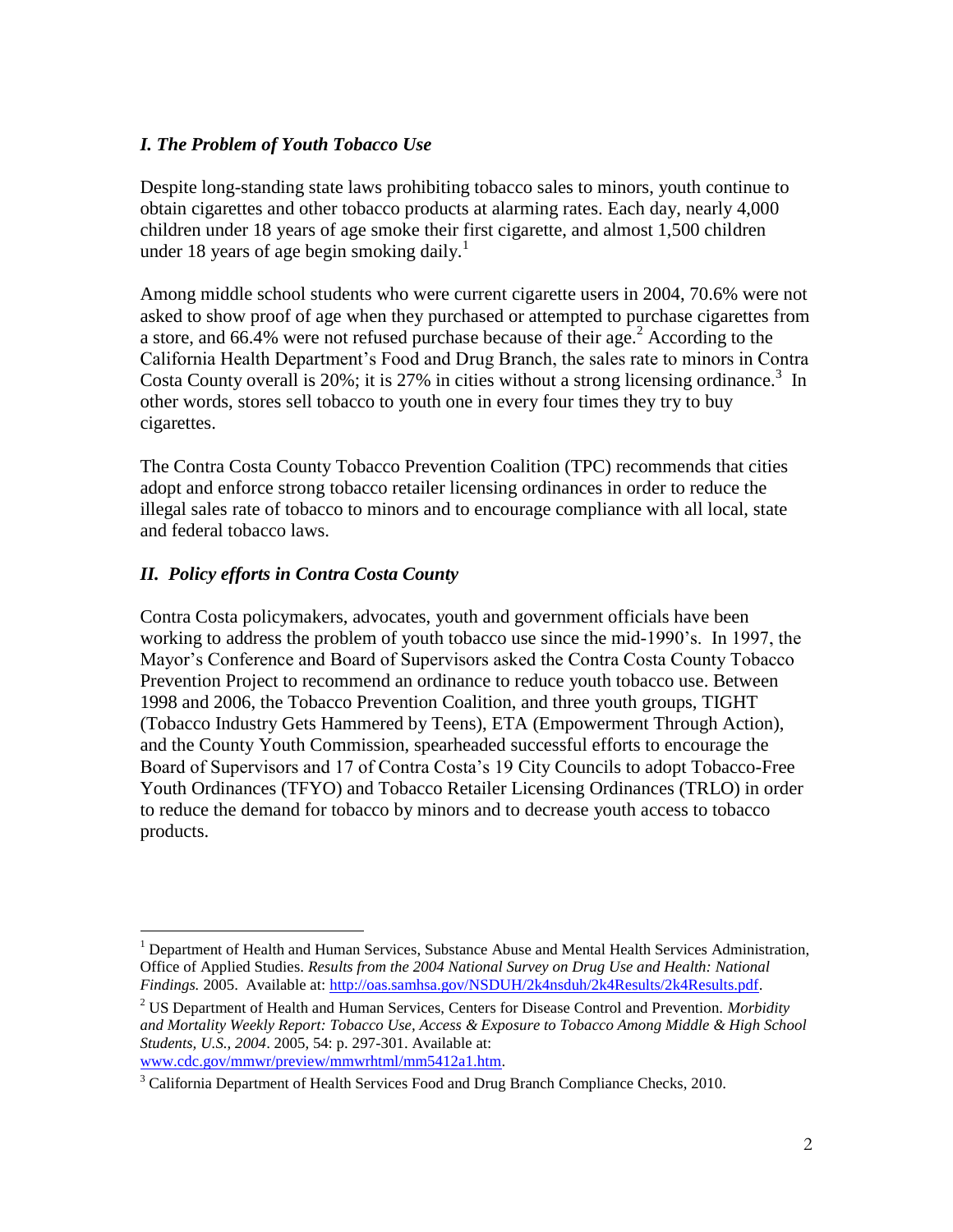The TFYO restricted tobacco advertising and promotions and banned self-service displays of tobacco products.<sup>4</sup> Self-service displays are typically located on or near the counter and allow the customer to get his or her own cigarettes. The TFYO contained a provision to license tobacco retailers in all but one city.<sup>5</sup> There are presently two versions of the licensing provision in Contra Costa County, one that makes the license mandatory for all tobacco retailers (through "universal licensing" or a Tobacco Retailer Licensing Ordinance) and one that requires a license if a merchant violates the TFYO or any other tobacco sales laws ("penalty licensing"). Universal licensing has proven to be the only effective version and has been adopted and implemented by the County.

#### *III. Benefits of Tobacco Retailer Licensing*

A universal licensing ordinance that requires all businesses within a city or county to obtain a license if they plan sell tobacco products is a tool that is proven to reduce illegal tobacco sales to minors and increase compliance with local, state and federal tobacco laws. The illegal sales rate in the unincorporated areas of the County decreased from 37% to 7% once a tobacco retailer's license ordinance was adopted and enforced.

Inherent benefits of licensing include:

- A. Identification of retailers: A local licensing ordinance can generate an accurate list of tobacco retailers in a community on an annual basis that can be used to educate, monitor and encourage retailers to comply with tobacco laws. The list can be updated when new businesses apply for local licenses, and when businesses renew their licenses.
- B. Education of retailers: The licensing process can be used to conduct merchant education regarding the rules and regulations surrounding tobacco sales in a community. The licensing authority can send out a letter or other educational materials each year to an accurate list of tobacco retailers.
- C. Monitoring of retailers: Licensing can establish a fair, methodical, and ongoing process to monitor compliance with tobacco laws.
- D. Encouragement of compliance: A local tobacco retailer's license is a powerful tool for encouraging retailers to comply with all existing tobacco-related laws, including state no-sales to minors laws and local and state laws prohibiting selfservice displays of tobacco products. Such an ordinance can provide for the suspension or revocation of the license if the merchant sells tobacco to minors or violates other local, state, or federal laws related to tobacco. In this way, a licensing ordinance creates a greater deterrent than does a small fine to discourage retailers from violating the law. For many merchants, tobacco sales make up a

 $\overline{a}$ 

<sup>&</sup>lt;sup>4</sup> The Supreme Court ruled in 2001 that local government cannot restrict tobacco advertising because such restrictions were pre-empted by the Federal Cigarette Labeling and Advertising Act. As a result, the County and the cities stopped enforcing this provision of the TFYO.

<sup>&</sup>lt;sup>5</sup> The Town of Moraga did not adopt a licensing ordinance.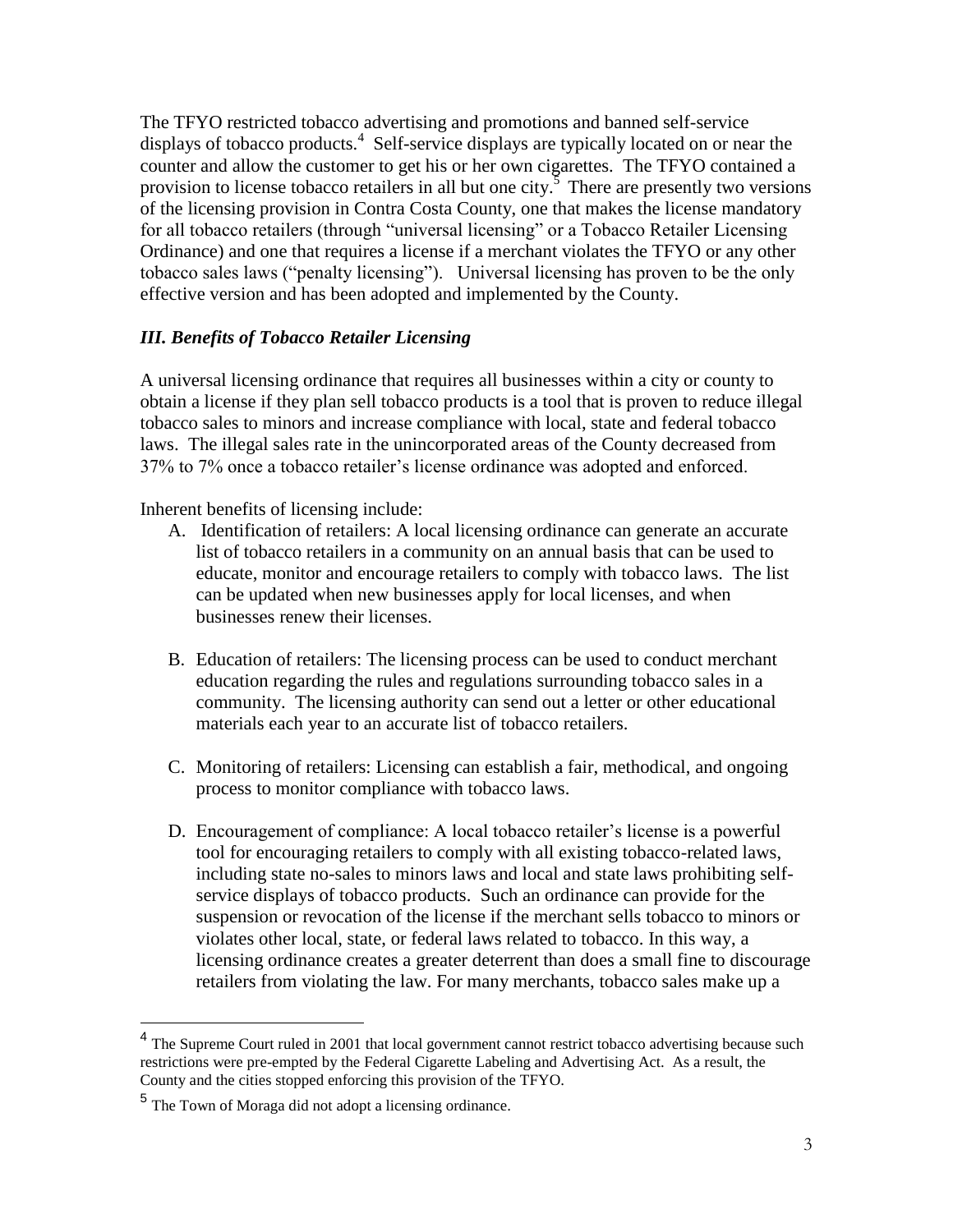substantial portion of their revenue. Temporarily losing the authority to sell tobacco products costs far more than the state law fine of several hundred dollars—which, in fact, is usually levied against the clerk, and not the store. Put another way, the threat of license suspension or revocation encourages compliance with state and local tobacco laws because licensing makes compliance matter.

#### *V. Key Provisions*

At a minimum, the following provisions should be incorporated into a local licensing ordinance:

- A. All tobacco retailers must obtain a nontransferable license.
- B. An annual licensing fee fully covers all program costs, including administration and enforcement. Jurisdictions in California are charging between \$30 to over \$600 depending upon their unique costs, with the majority of fees between \$200 - \$350.
- C. Violating any tobacco law is also a violation of the license—including all state laws regulating tobacco sales to minors and prohibiting self-service displays of tobacco products.
- D. Each licensing violation results in a temporary revocation of the privilege to sell tobacco. The length of the suspension periods and the period between violations vary among local ordinances. For example, in the unincorporated areas of Contra Costa, the penalties are as follows:
	- 1. First violation: suspension of the license for up to 30 days.
	- 2. Second violation within 24 months of the first violation: suspension of the license for up to 60 days.
	- 3. Third violation within 24 months of the first violation: suspension of the license for up to one year.

Some jurisdictions have extended the period between violations to 60 months.

- E. Require a minimum number of annual enforcement operations to be conducted by the designated local enforcement agency or agencies, including site inspections for: the presence of the local and state license, the presence of required point-ofsale warning signs, and the use of self service displays.
- F. Require a minimal number of undercover compliance checks (youth decoy operations). Jurisdictions in California are conducting between one and six undercover buying operations per store every two years, and between one and two site inspections per year.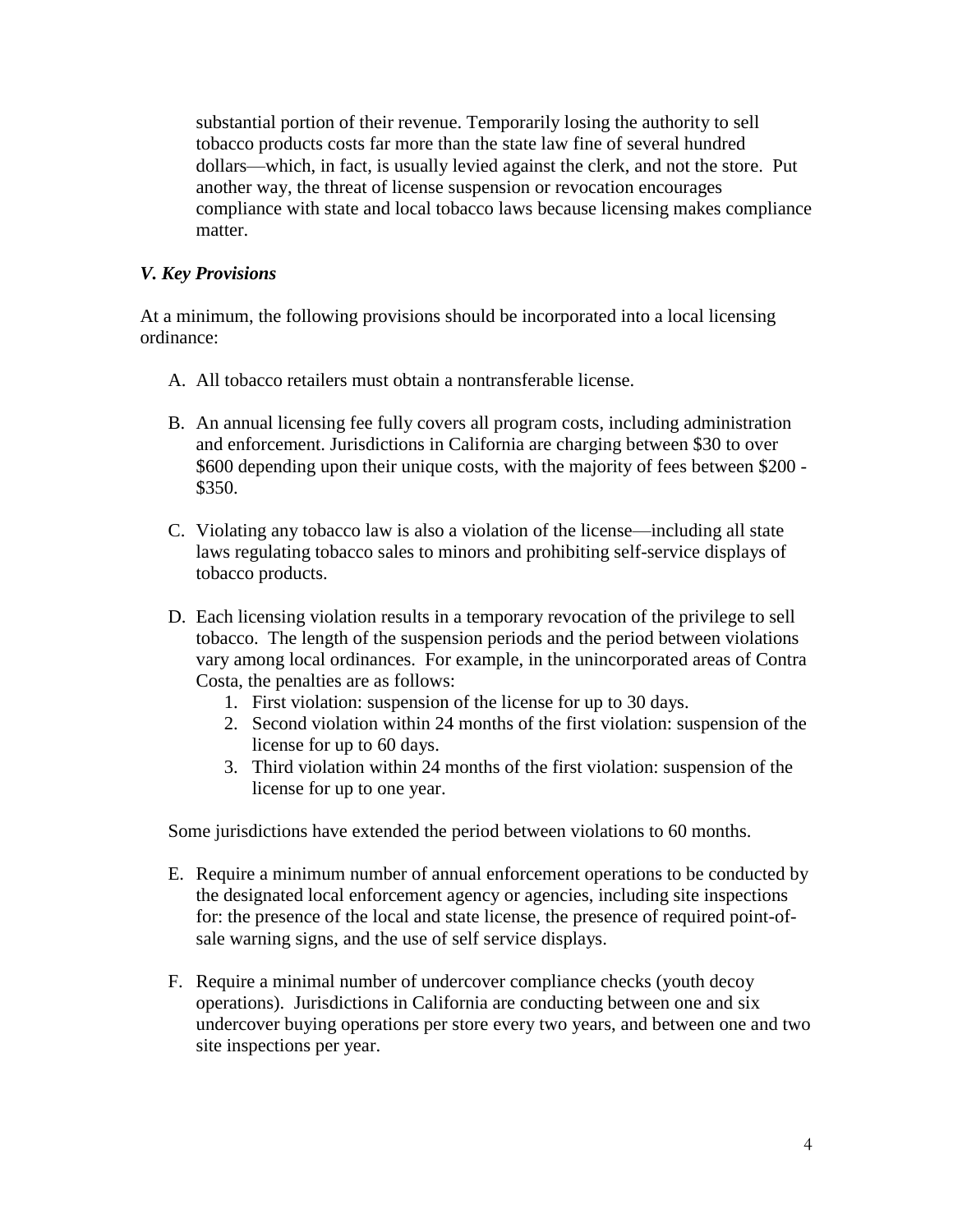G. Require removal of tobacco products and advertising for suspended or revoked licenses for the duration of the suspension period.

#### *VI. Other Optional Provisions*

There are a number of other provisions that a community may want to consider in regulating tobacco retailers. In Contra Costa County, the City of Richmond has several other protections that can be included in a Tobacco Retailer License. These include:

- A. Prohibiting new "Significant Tobacco Retailers", a business that primarily sells tobacco products, from obtaining a tobacco retailer license. The definition of "Significant Tobacco Retailer" can be based on either amount of floor space or percentage of sales devoted to tobacco products.
- B. Prohibiting licenses for businesses operating with a certain distance of a school or other area frequented by youth.
- C. Capping the total number of tobacco retailer licenses that can be issued based on population (overall density) and /or restricting how close tobacco retailers may be to one another (density relative to other retailers).
- D. Making violations of state laws regarding drug paraphernalia or controlled substances a violation of a tobacco retailer license.

### *VI. Conditions of the License*

A tobacco retailer's license ordinance primarily encourages retailer compliance with all local, state and federal tobacco laws, especially laws that prohibit the sale of tobacco to minors. However, Tobacco Retailer License ordinances also can require retailers to meet certain additional conditions in order to maintain the license. Other conditions of the license include:

- Violation of local or state signage laws is a license violation.
- Violation of non-tobacco age-of-purchase laws is a license violation (e.g., selling alcohol to a minor).
- No license for a new significant tobacco retailer (e.g., a "mostly tobacco" store).
- No license for a restaurant or a bar.
- No license for a business that allows smoking anywhere on the premises (e.g., no hookah bars).
- Require clerks to check ID if purchaser appears under age 27.
- Clerks must be old enough to purchase tobacco under state law (e.g., 18 years old) to sell tobacco.
- Seize and destroy tobacco products offered for sale without a license.

#### *VII. Enforcement*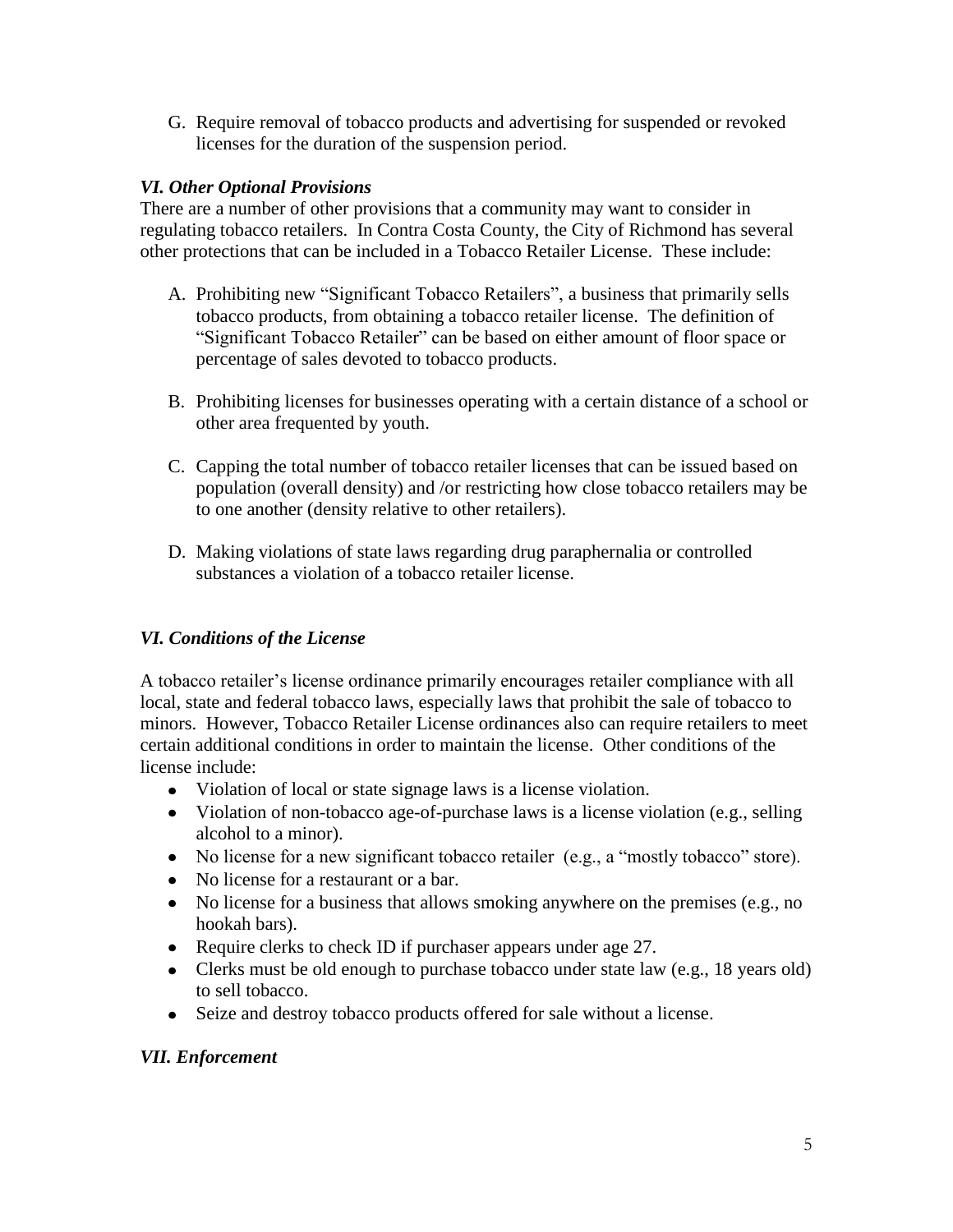Enforcing the tobacco licensing ordinance is essential to increasing compliance with tobacco sales laws. This point cannot be overstated. In unincorporated Contra Costa County, the illegal sales rate of tobacco to minors decreased from 37% to 7% with the enforcement of the universal licensing ordinance. According to the California Department of Health Services Food and Drug Branch, cities in Contra Costa County with the licensing ordinance that does not require the tobacco retailer's license until a violation has occurred—that is, penalty licensing—had a sales rate of 27% in 2010*. 6*

Costs associated with implementing and enforcing a tobacco retailer licensing ordinance include:

- A. Administration of the license. An entity of the local jurisdiction must develop and implement the application process and the distribution of the licenses themselves. In unincorporated Contra Costa, the Tax Collector's Office administers the tobacco retailers license in concert with renewal of the annual business license.
- B. Site inspections to check for posting of the license and compliance with other tobacco sales laws. An entity of the local jurisdiction, such as a health department, building department or finance department, should conduct site inspections to verify that the license is posted and that other laws are being obeyed, including the ban on self service displays of tobacco products and signage laws. Law enforcement does not need to be involved in this aspect of enforcement, but it can be.
- C. Undercover buying operations to test compliance with no-sales to minors laws. In the unincorporated areas of Contra Costa County, the Sheriff's Department is testing compliance by enforcing and prosecuting PC308(a), the state law that makes it illegal for businesses to sell tobacco products to minors. Contra Costa Health Services uses the evidence of a PC308(a) citation as a basis for conducting tobacco retailer license suspension hearings. Some jurisdictions outside Contra Costa County are using other legal tools to test compliance no-sales to minors laws and link them with the tobacco retailer license ordinance, such as the Business and Professions Code. Others are forgoing criminal prosecution altogether and moving directly into administrative enforcement of the licensing ordinance using on the same evidence of illegal sales that would otherwise be used to prosecute the clerk criminally.
- D. Data collection. The entity charged with overseeing the program must be prepared to keep records of the names and locations of tobacco retailers, details about site inspections and undercover buying operations, and the prosecution of violations. Fortunately, the State of California funds a database through cigarette tax funds that can be used by any local jurisdiction enforcing tobacco laws.

 $\overline{a}$  $6$  Department of Health Services, FDB, 2010 STAKE operation data for the cities of Concord, Danville, Pinole, Pittsburg, and San Pablo.